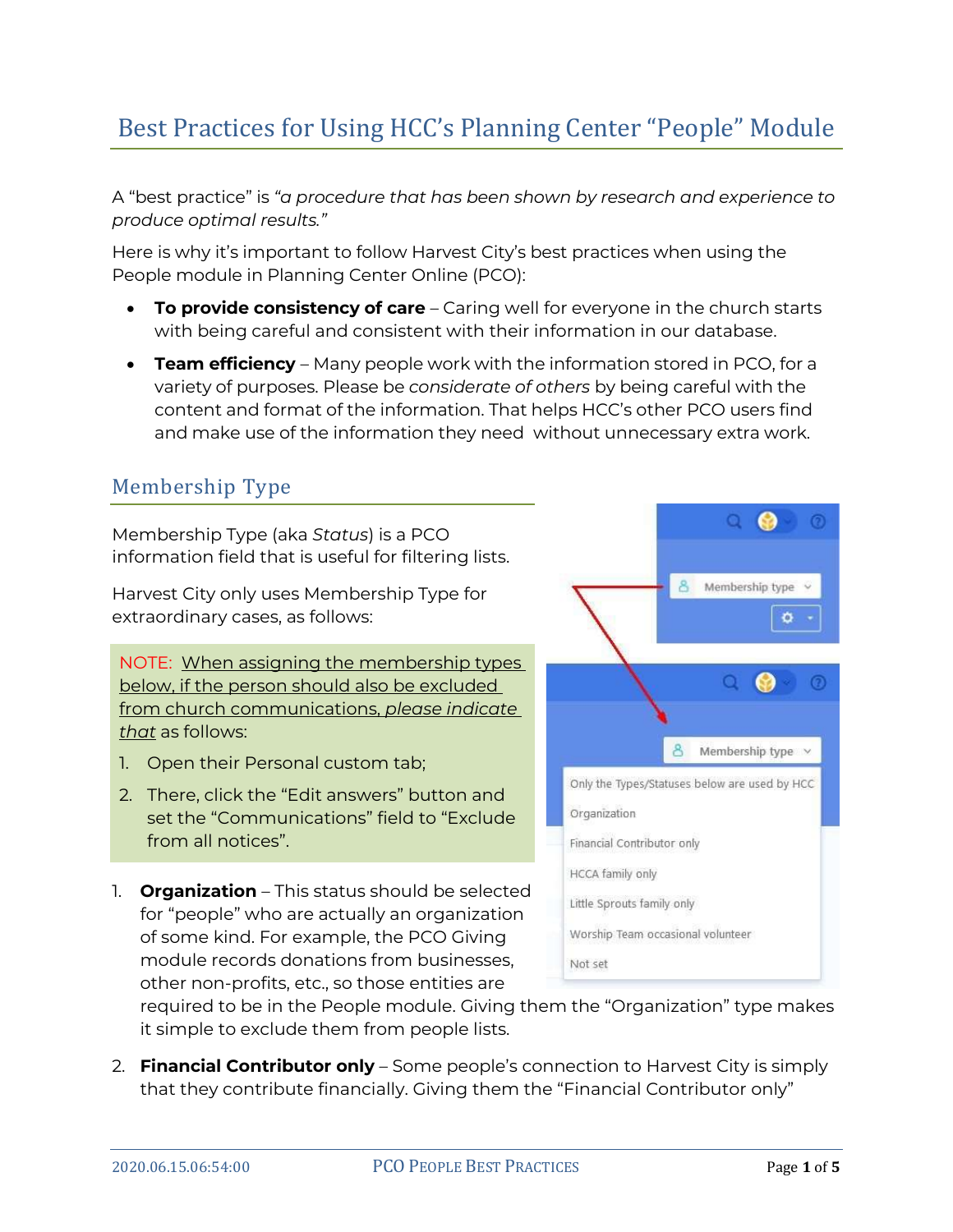membership type helps us avoid bothering them with communications that do not pertain to them.

- 3. **HCCA Family only** This membership type is intended for people who have (or support) children in Harvest City Christian Academy, but *do not attend Harvest City Church*.
- 4. **Little Sprouts family only** Similar to the "HCCA Family only" type above, this status should only be applied to individuals who have or support children in Little Sprouts Preschool, but *do not attend Harvest City Church*.
- 5. **Worship Team occasional volunteer** Assign this membership type to people who do not attend HCC, but help with our worship teams from time to time. These individuals need to be left active so they can be scheduled in PCO Services when needed.
- 6. **Test Person (fictitious)** These are "people" created for the purpose of testing various aspects of HCC's PCO.

## Active / Inactive

A person who is not a regular HCC attender may have been added to our database a number of ways: they may have visited Harvest City and checked their child into Sunday School, or may have registered for an HCC event, etc. So they appear in our PCO even though they are "inactive" – not a regular attender.

**Eligible to be Inactive** – To keep our information current and accurate, watch for people in PCO who are eligible to be inactive for any of the following reasons:

- a. They were just visiting or came just to attend a Harvest City event (NOTE: use [this procedure](https://pcopeople.zendesk.com/hc/en-us/articles/360009391314) to clean up all the inactive attendees after an event);
- b. They have moved away from the area;
- c. They have moved to another church or quit attending church altogether;
- d. They have requested to be removed from our database;
- e. They have no activity for more than a year in any of the PCO modules.

NOTE: To decide whether someone in our PCO is inactive, their activity in all the PCO modules (Check-ins, Giving, Groups, People, Registrations and

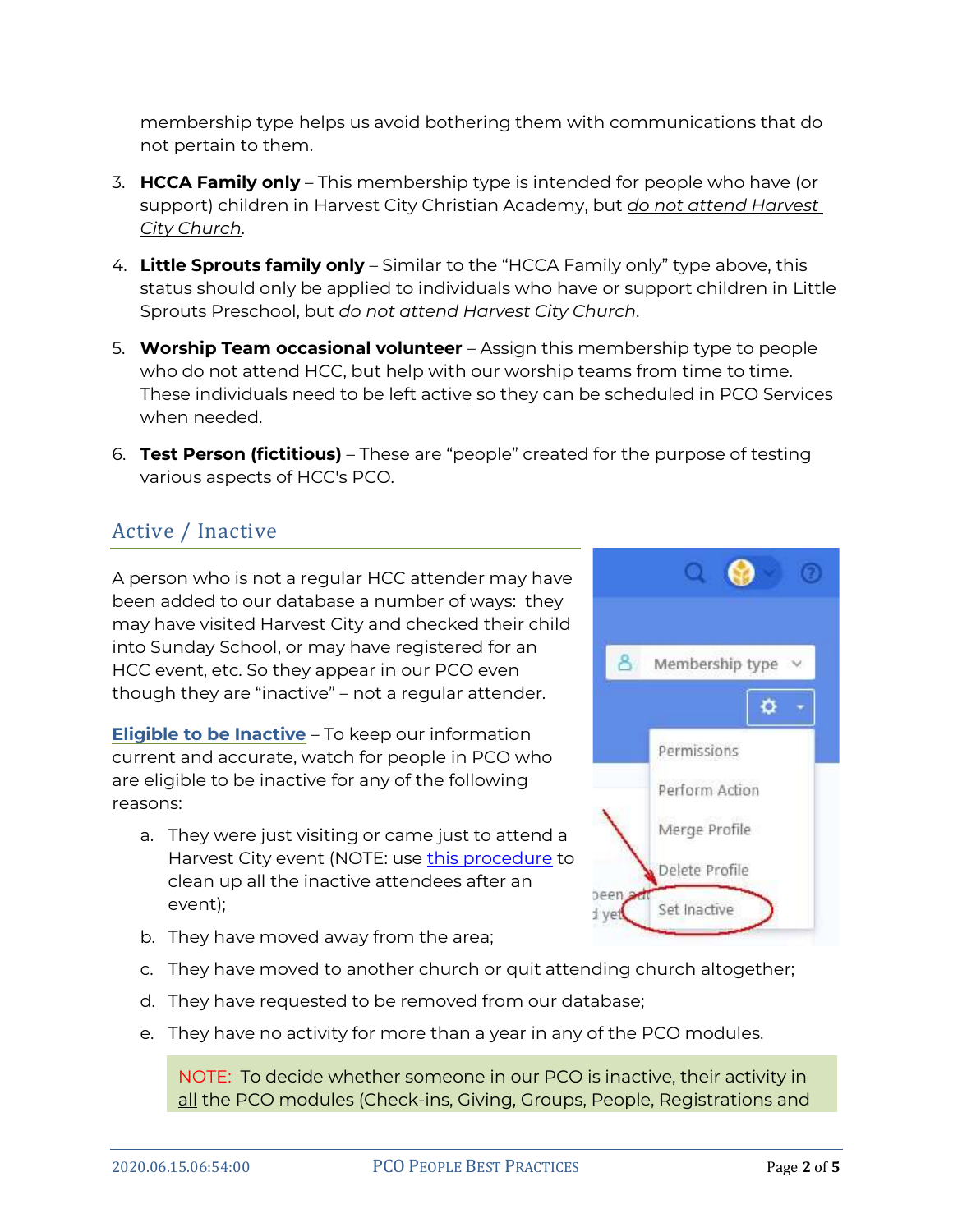Services) needs to be reviewed. Therefore, **unless you have viewing privileges in all those modules, don't set these people to inactive**; instead, use **[this form](https://harvestcity.churchcenter.com/people/forms/138719)** to alert our PCO admins if there is someone who is likely inactive as per these guidelines.

#### **NOT Eligible to be Inactive**

- Anyone with a Membership Type listed above should not be made inactive.
- If someone visits only occasionally, but when they do, brings children who attend Sunday School, do not make them inactive.
- $\bullet$  If a person's household shows activity, that person may well <u>not</u> be inactive. Notify our PCO admins using **[this form](https://harvestcity.churchcenter.com/people/forms/138719)**.
- If the same person appears more than once in PCO (duplicate profiles) do not make one of the profiles inactive. In a case like that, we need to merge the [profiles,](https://www.harvestcity.ca/merging/) which combines all information that was put into both profiles. Again, use **[this form](https://harvestcity.churchcenter.com/people/forms/138719)** to alert our PCO admins that there are duplicates to be merged.

**Inactive Reasons** – When making someone inactive, PCO requires a reason and date. Here are the reasons used by Harvest City:

- No Reason Given ..............................................(uneditable reason built into the system)
- Moved...................................................................................................(moved away from the area)
- Different Church.....................................................(moved to another church in the area)
- Deceased...............................................................(uneditable reason built into the system)
- Visitor/Non-Attender ............. (just visited, or attended a Harvest City event see second note under "NOT Eligible to be Inactive" above)
- Website Contact Only.......................................(made an inquiry or sent an unsolicited promotion via HCC's website)
- Dropped................................................(either dropped out of attending church, or HCC dropped them from being active for some reason — for example, disciplinary issues)

#### **How to make a profile inactive**

#### NOTE: Do not DELETE profiles unless they are test data or were created by accident.

If you have checked a person's profile against all the above guidelines and are confident you can make the person inactive, then [follow the instructions in this PCO](https://pcopeople.zendesk.com/hc/en-us/articles/227840007#MakeaProfileInactive)  [help article.](https://pcopeople.zendesk.com/hc/en-us/articles/227840007#MakeaProfileInactive)

*Rest assured…* an inactive profile is set back to active if the person uses PCO to give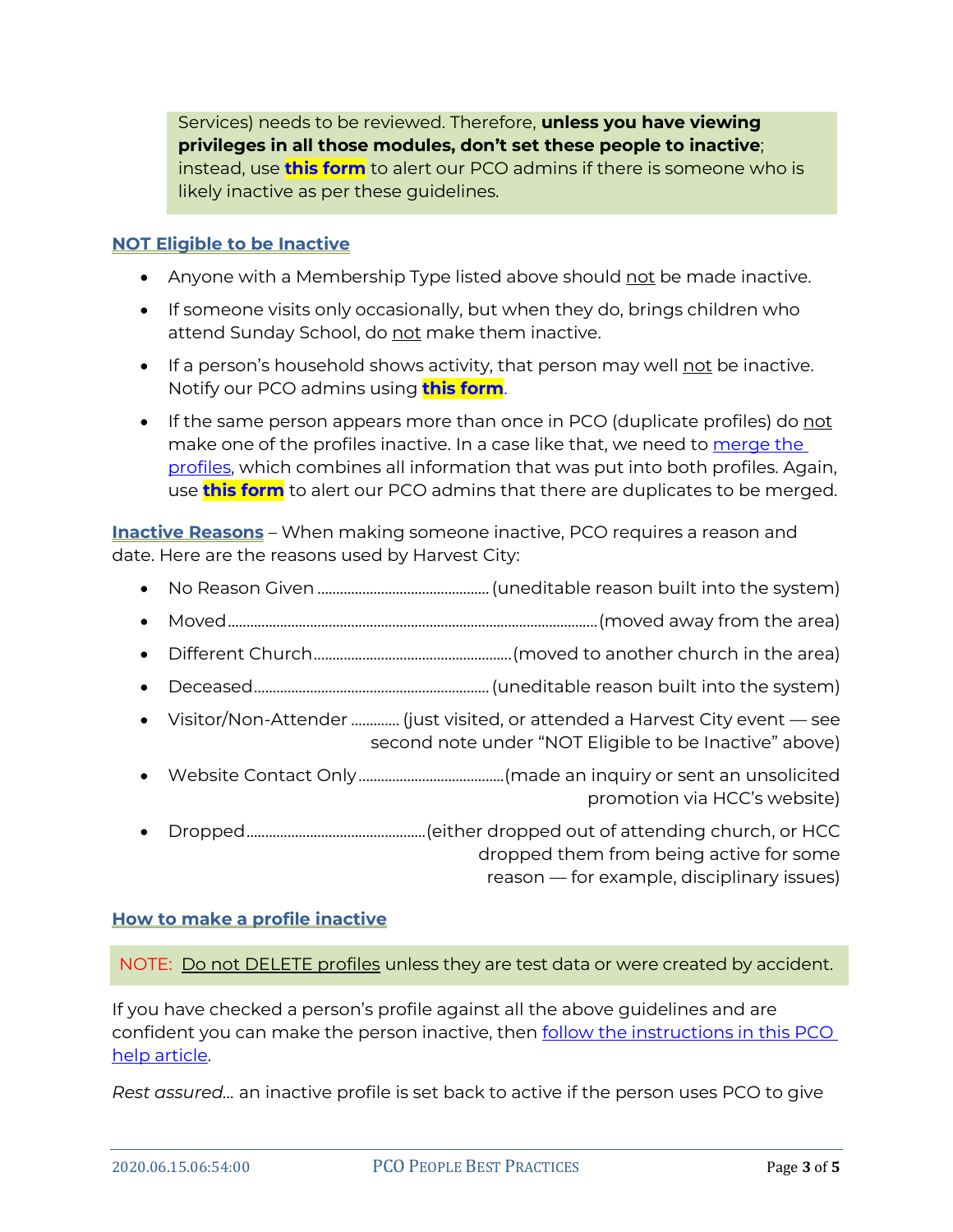online, register or check into an event, or join a group.

### Profile Notes

Notes attached to people's profiles are a very helpful way to keep track of important information and interactions. Not only do notes help *you* remember; they also give other care team members a better frame of reference as they prepare to minister to the person.

#### **Note Categories**

When you're adding a note, you should first select a Category for it. Categories enable us to:

- Limit who is able to view particular kinds of notes team members are only able to see the note categories that are appropriate for their role;
- Sort and filter notes when creating lists and reports.

#### **Viewing Notes**

An individual's Notes can be accessed from their profile (see screen clip above).

If you want to view all notes in a particular category or within a certain date range, or search for a note, those



options are available by going to your Dashboards page > Profile notes tab.

#### **Category Explanations**

Harvest City's note categories include the following (some of these may not appear on your list, depending on your role's permissions):

- 1. **General**… Please do not use this category. Unfortunately, it is built into the system such that we cannot delete or edit it.
- 2. **Admin**… Used for notes about:
	- a. Administrative and financial procedures
		- i. Example: "Left a VM asking whether \_\_\_\_\_\_\_\_\_\_ wants to receive communications from HCC in the future."
		- ii. Example: "TEXT: Hi \_\_\_\_\_\_\_\_\_\_. Tax receipts will be available for